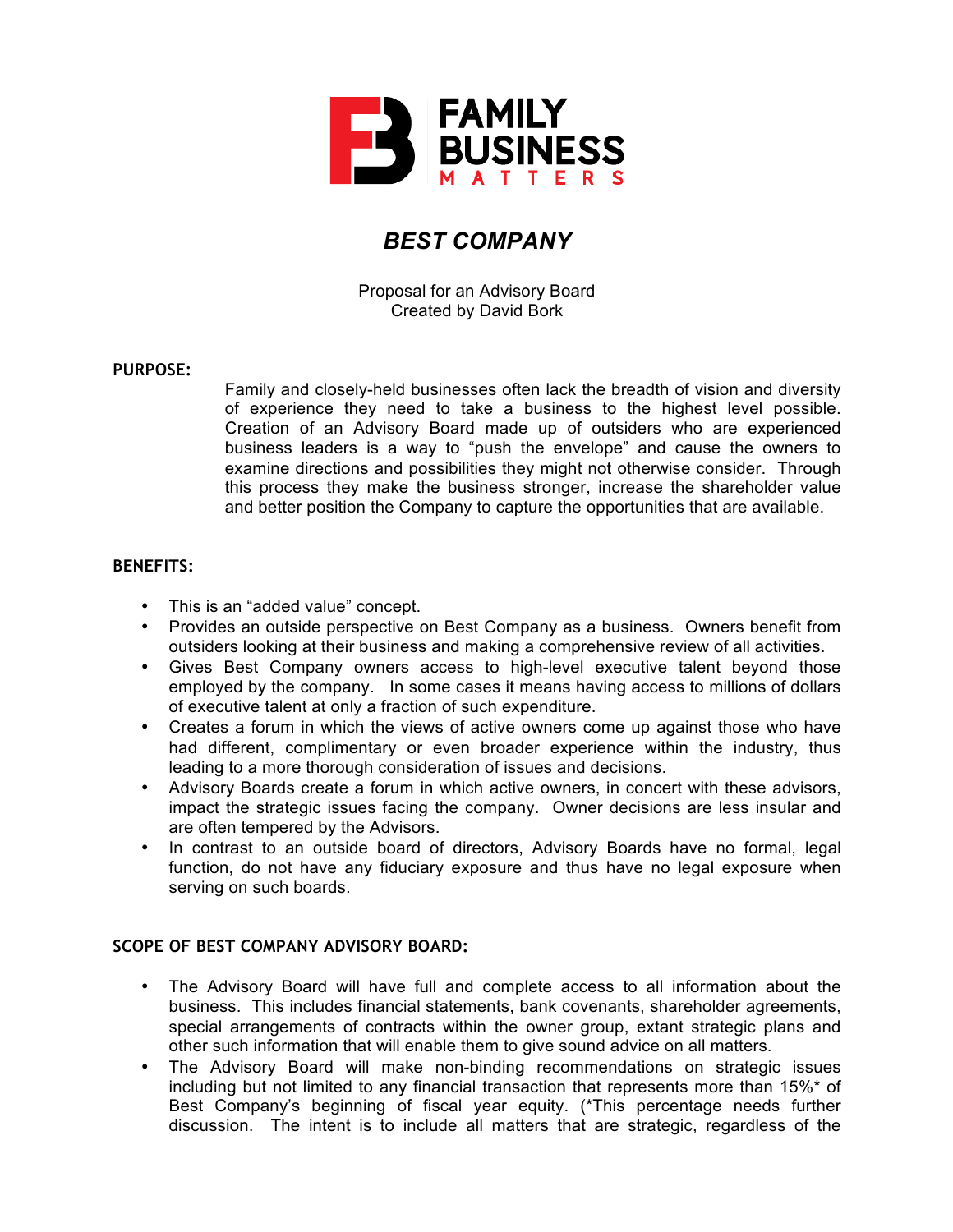financial requirements, and exclude those issues that are not strategic and below a certain financial level.)

• Once established, the Advisory Board can *only* be abolished by a unanimous decision of the active owners.

## **COMPOSITION AND TERMS OF SERVICE:**

- The Advisory Board will be comprised of four individuals, plus the active owners of Best Company. While it is not to be a limiting factor, consideration should be given to the gender mix of the Advisors.
- In addition to these members, Bork will serve as "Temporary Chair" during the first year. His task will be to facilitate the process and help to maximize the interaction as well as Best Company access to the Advisors wisdom.
- Of the four outside Advisors, one is to have clear Financial Expertise; one is to be known as a Visionary in the industry and one to be known as a person who "Thinks Outside of the Box" and one representing G3-active owners.
- The Chairman of Best Company, in consultation with the active owners, will appoint the first three Advisors. G3 - Active Owners will appoint the fourth advisor. This combination will be invaluable to Best Company, not just in the initial year, but going forward into the future.
- At the first meeting the advisors will draw lots to determine who will have the one, two, three and four year terms. This system will create a cycle of renewal within the advisors group. Once rotation of terms is established advisors will serve for a period of 4 years.
- Advisors may serve more than one term, however the cycle of renewal procedure makes it possible for the Advisor to "gracefully" step down at the end of the term, should they or Best Company wish them to do so.
- Advisors will be compensated individually \$20k \$30k per year, plus expenses. Use of perks could be an alternative incentive/compensation. This might be use of Best Company planes or other Best Company assets, up to this amount, may be made in lieu of compensation.

## **PUTTING THE BOARD INTO OPERATION:**

The goal is to put the Advisory Board into operation by 12/31/02. In the first year of operation there will be three meetings. The general model will require Advisors to arrive at the meeting location in time for dinner, say 6 p.m. on the day prior to the meeting with the Advisory Board meeting taking place the following morning from 8 a.m. - 1 p.m. The meetings will always include a discussion of the "rolling 6 month" projection of business opportunities. Once the Board is in operation, Advisory Board members will receive for their review, an information packet 5 business days in advance of the meeting.

**First Meeting -** Begin as above; schedule the next day meeting from 8 a.m. - 5 p.m

Agenda: At dinner - Introductory session.

Next Day: 8:00 a.m. - 5 p.m.

Show and Tell - visit all the facilities. Discussion of Best Company special processes, patents and/or exclusive opportunities that influence the business.